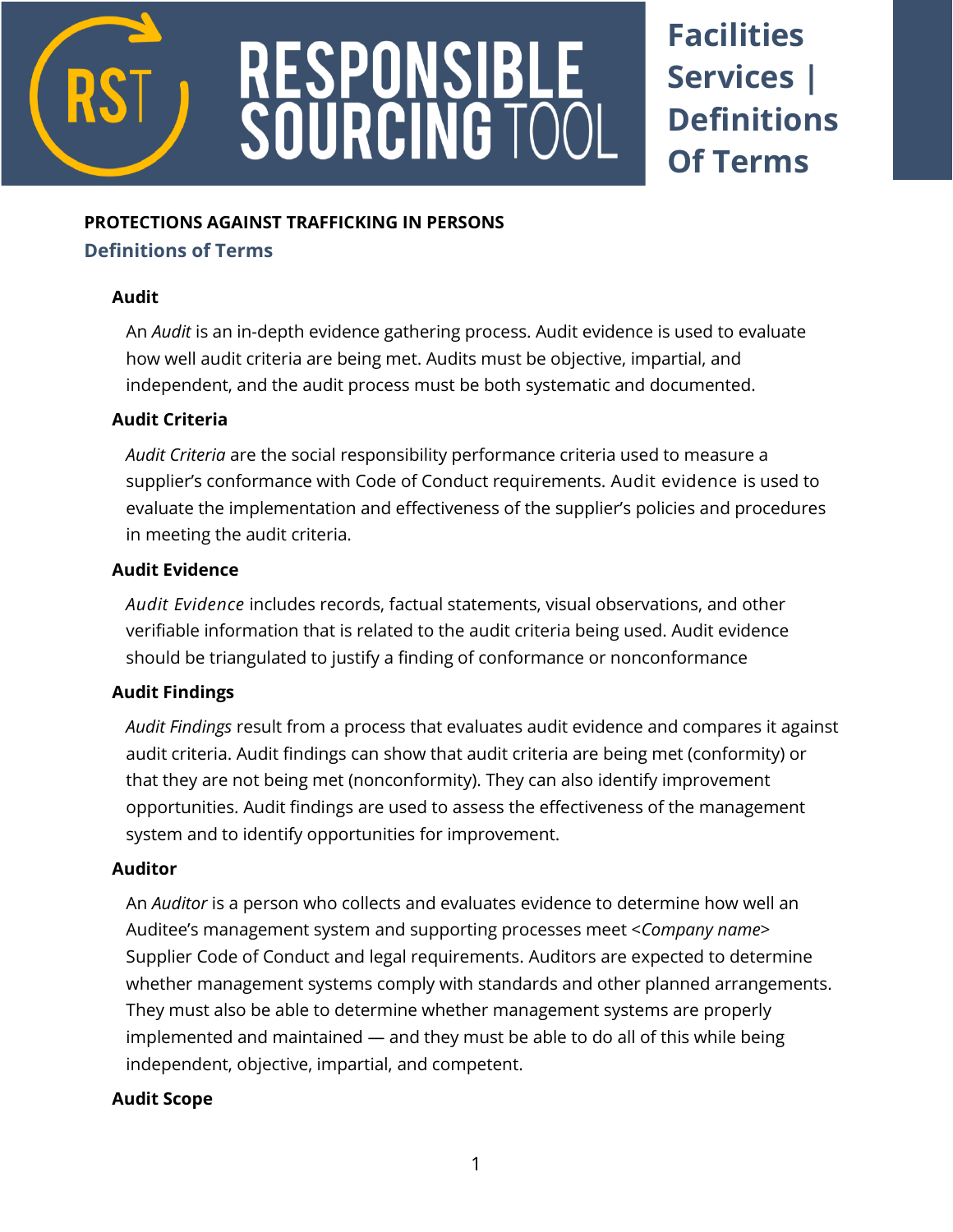

The *scope of an Audit* is a statement that specifies the focus, extent, and boundary of a particular audit. The *audit scope* is generally defined by specifying the physical location of the audit, the organizational units that will be examined, the processes and activities that will be included, and the time period that will be covered.

\_\_\_\_\_\_\_\_\_\_\_\_\_\_\_\_\_\_\_\_\_\_\_\_\_\_\_\_\_\_\_\_\_\_\_\_\_\_\_\_\_\_\_\_\_\_\_\_\_\_\_\_\_\_\_\_\_\_\_\_\_\_\_\_\_\_\_\_\_\_\_\_\_\_\_\_\_\_\_\_\_\_\_\_\_\_

#### **Conformance**

*To conform* means to meet or comply with requirements. There are many types of requirements. There are Company requirements, customer requirements, product requirements, management requirements, legal requirements, and so on. When an organization meets a requirement, you can say that it conforms to that requirement.

#### **Continual Improvement**

*Continual Improvement* is a set of activities that an organization carries out in order to enhance its ability to meet requirements. Continual improvement opportunities can be identified by carrying out audits, self-assessments, management reviews, and benchmarking projects. Continual improvements are achieved by collecting data, analyzing information, setting objectives, and implementing corrective and preventive actions.

#### **Corrective Action**

*Corrective actions* are steps that are taken to remove the causes of an existing nonconformity or undesirable situation. The *corrective action process* is designed to prevent the recurrence of nonconformities or undesirable situations. It tries to make sure that existing nonconformities and situations don't happen again by eliminating or mitigating root causes.

#### **Debt Bondage**

*Debt* may be used illegally as a prohibited means of compelling someone into forced labor. Some workers fall victim to traffickers or recruiters who unlawfully exploit an initial debt assumed as a condition of employment, while in certain countries some workers "inherit" the debt.

Although contract violations and hazardous working conditions for migrant laborers do not in themselves constitute human trafficking, the imposition of costs and debts on these laborers can contribute to a situation of debt bondage.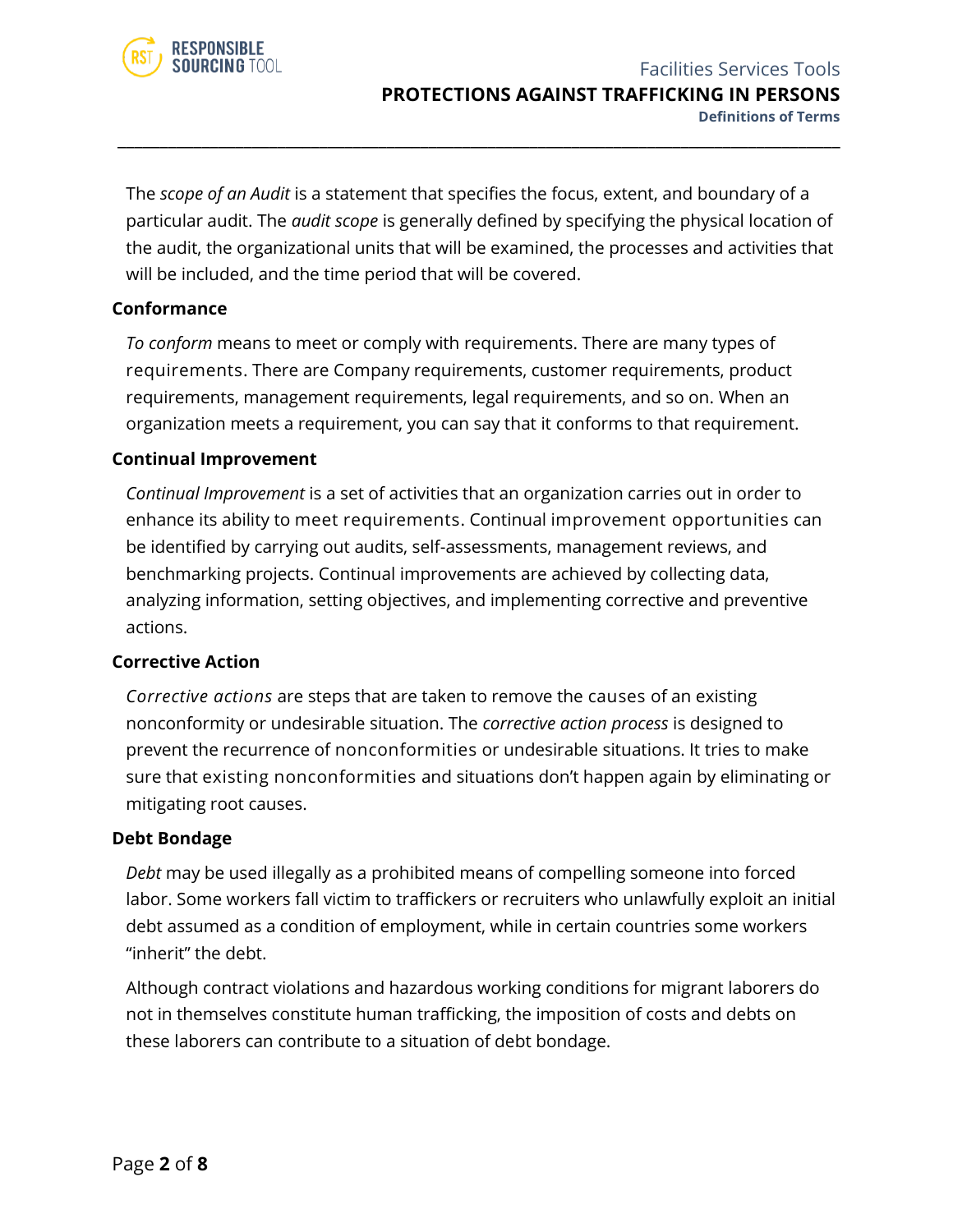

In other cases, employment-based temporary work programs in which the workers' legal status in the country is tied to a particular employer present challenges to workers who would like to flee from such an employer

\_\_\_\_\_\_\_\_\_\_\_\_\_\_\_\_\_\_\_\_\_\_\_\_\_\_\_\_\_\_\_\_\_\_\_\_\_\_\_\_\_\_\_\_\_\_\_\_\_\_\_\_\_\_\_\_\_\_\_\_\_\_\_\_\_\_\_\_\_\_\_\_\_\_\_\_\_\_\_\_\_\_\_\_\_\_

#### **Egregious Finding**

*Egregious findings* represent intolerable abuses of worker rights and freedoms and require immediate escalation by Auditors. Egregious findings confirm the presence of practices or conditions, such as passport withholding or serious restrictions in freedom of movement (e.g., workers locked in accommodation). Some Codes of Conduct refer to these as "Zero Tolerance" or "Critical" issues.

#### **Foreign Migrant Worker**

A *foreign migrant worker* is a worker who is not a citizen of the country of work and who migrates from their home country of origin to the country of work for the specific purpose of employment

#### **Human Trafficking**

The Trafficking Victims Protection Act of 2000 as amended<sup>1</sup> and the Protocol to Prevent, Suppress and Punish Trafficking in Persons, Especially Women and Children, supplementing the United Nations Convention against Transnational Organized Crime (the Palermo Protocol) define human trafficking as the "The recruitment, harboring, transportation, provision, or obtaining of a person for labor or services, through the use of force, fraud or coercion for the purpose of subjection to involuntary servitude, peonage, debt bondage or slavery." For more information on federal legal definitions of trafficking in the U.S., see: [https://humantraffickinghotline.org/what-human](https://humantraffickinghotline.org/what-human-trafficking/federal-law)[trafficking/federal-law.](https://humantraffickinghotline.org/what-human-trafficking/federal-law)

For additional definitions, glossary of terms, primary authorities, please see the 2021 National Action Plan on Human Trafficking. 2

#### **Internal Migrant Worker**

<sup>1</sup> H.R. 3244. January 24, 200[0. https://www.govinfo.gov/content/pkg/BILLS-106hr3244enr/pdf/BILLS-](file://///SharePoint/SharePoint/Research/Government%20&%20IO/USJTIP/7%20Responsible%20Sourcing%20Tool%20Sept%202016-2022/19.%2020221-22%20Ext%20Updates%20Refresh/5%20Facilities%20Serv%20Tools/1.%20Final/.%20https:/www.govinfo.gov/content/pkg/BILLS-106hr3244enr/pdf/BILLS-106hr3244enr.pdf)[106hr3244enr.pdf](file://///SharePoint/SharePoint/Research/Government%20&%20IO/USJTIP/7%20Responsible%20Sourcing%20Tool%20Sept%202016-2022/19.%2020221-22%20Ext%20Updates%20Refresh/5%20Facilities%20Serv%20Tools/1.%20Final/.%20https:/www.govinfo.gov/content/pkg/BILLS-106hr3244enr/pdf/BILLS-106hr3244enr.pdf)

<sup>&</sup>lt;sup>2</sup> The National Action Plan to Combat Human Trafficking, December 2021: [https://www.whitehouse.gov/wp](https://www.whitehouse.gov/wp-content/uploads/2021/12/National-Action-Plan-to-Combat-Human-Trafficking.pdf)[content/uploads/2021/12/National-Action-Plan-to-Combat-Human-Trafficking.pdf](https://www.whitehouse.gov/wp-content/uploads/2021/12/National-Action-Plan-to-Combat-Human-Trafficking.pdf)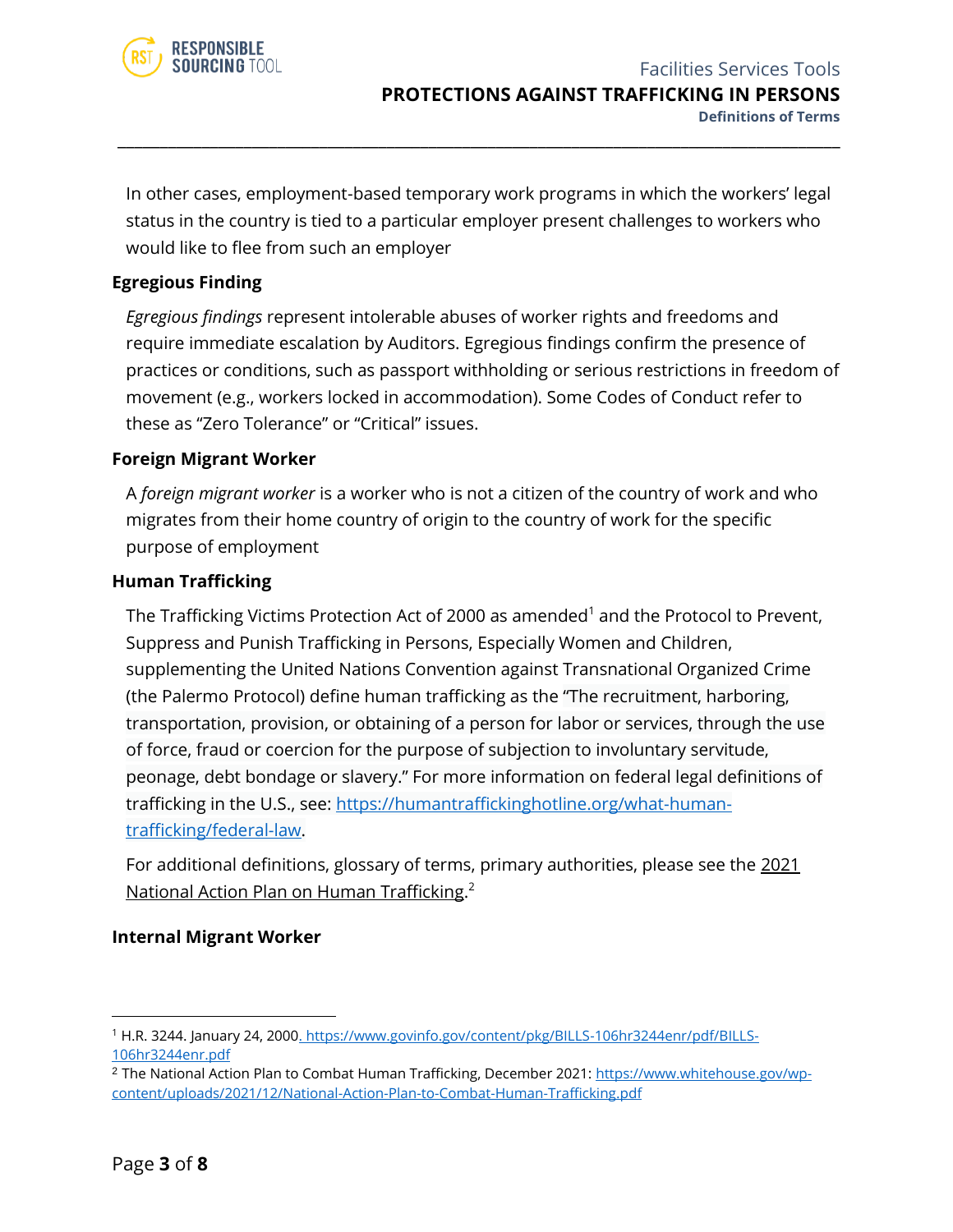

An *internal migrant worker* or *migrant worker* is a worker who is a citizen of the country of work who migrates from his or her normal place of residence to another state/province/region within the same country for the specific purpose of employment.

\_\_\_\_\_\_\_\_\_\_\_\_\_\_\_\_\_\_\_\_\_\_\_\_\_\_\_\_\_\_\_\_\_\_\_\_\_\_\_\_\_\_\_\_\_\_\_\_\_\_\_\_\_\_\_\_\_\_\_\_\_\_\_\_\_\_\_\_\_\_\_\_\_\_\_\_\_\_\_\_\_\_\_\_\_\_

#### **Key Performance Indicator (KPI)**

A *key performance indicator (KPI)* is a category of performance and an associated metric or measure. KPIs are used to quantify and evaluate organizational success, set measurable objectives, evaluate progress, monitor trends, make improvements, and support decision making. KPIs should be quantifiable and appropriate and should collect information that is useful to the organization and relevant to the needs and expectations of interested parties.

Examples of KPIs include employee turnover rate, average hours worked per week, average time to close nonconformities, lost workday case rate, employee satisfaction survey score, and energy costs per unit of production.

#### **Major Finding**

A *major finding* is a significant failure in the management system — one that affects the ability of the system to produce the desired results. It may also be caused by failure to implement an established process or procedure, or if the process or procedure is totally ineffective. For example, the failure of an organization to monitor its labor agent's Code conformance or compliance to applicable laws and regulations is a major finding.

#### **Management System**

A *management system* is a set of interrelated or interacting processes that organizations use to implement policy and achieve objectives. Most social responsibility issues can be traced back to gaps or failures in a company's business management system and processes.

#### **Minor Finding**

A *minor finding* is a finding that by itself doesn't indicate a systemic problem with the management system. It is typically an isolated or random incident. Examples are: an internal audit with an overdue corrective action pending and a procedure that has not been revised to reflect a change in regulations.

#### **Native Language**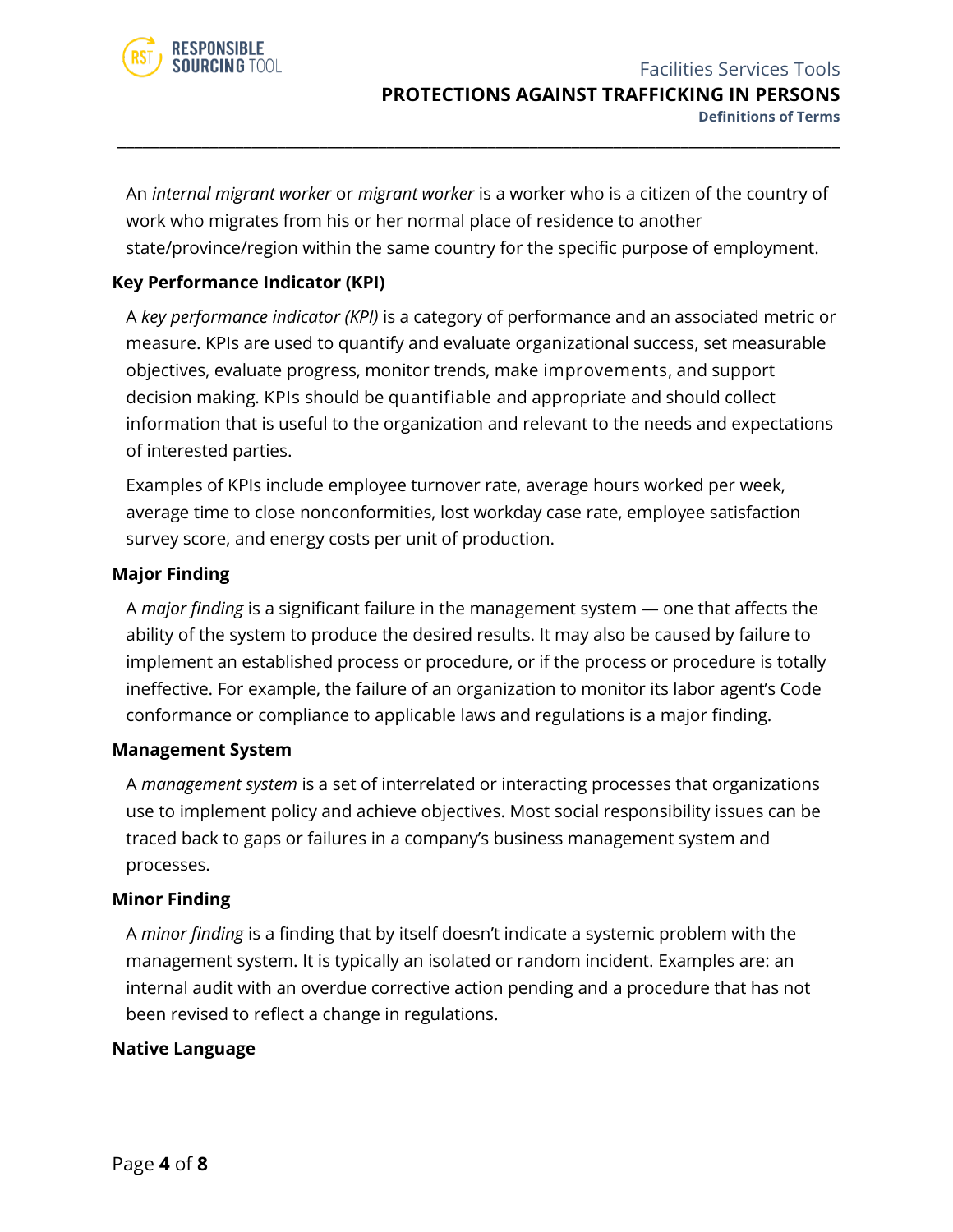

*Native language* is the language of the foreign migrant worker's country of origin or a language that the worker speaks and understands.

\_\_\_\_\_\_\_\_\_\_\_\_\_\_\_\_\_\_\_\_\_\_\_\_\_\_\_\_\_\_\_\_\_\_\_\_\_\_\_\_\_\_\_\_\_\_\_\_\_\_\_\_\_\_\_\_\_\_\_\_\_\_\_\_\_\_\_\_\_\_\_\_\_\_\_\_\_\_\_\_\_\_\_\_\_\_

#### **Objective Evidence**

*Objective evidence* is unbiased data (not opinion or inference) that shows or proves that something exists or is true. Objective evidence can be collected by performing observations, measurements, tests, or by using any other suitable method.

#### **Origin Country**

The *origin country* (also known as sending country) is the home country of foreign migrant workers from which they emigrate to pursue employment in the destination country (also known as the receiving country or country of work).

#### **Overtime**

*Overtime hours* are paid work hours that are in addition to the standard number of work hours per day or week specified by local or country law. Some laws define overtime as any time beyond the standard number of work hours per day, while others consider overtime to be only the number of work hours that exceed the standard number of work hours per week. Workers must be paid at a premium for overtime work.

#### **Policy**

An organization's *policy* defines top management's commitment to achieve a certain result, such as social responsibility or ethical sourcing. Policies should be used to generate objectives and should serve as a general framework for action. Policies can be based on the Supplier Code of Conduct and legal requirements and should be consistent with the organization's other policies.

#### **Preventive Action**

*Preventive actions* are steps taken to remove the causes of *potential* nonconformities or *potential* situations that are undesirable — they address problems that haven't yet occurred. The *preventive action process* is designed to prevent the occurrence of nonconformities or situations that do not yet exist. It tries to prevent occurrence by eliminating causes.

While *corrective actions* prevent recurrence, *preventive actions* prevent occurrence. Both types of actions are intended to prevent or mitigate adverse impacts.

#### **Reasonable Notice**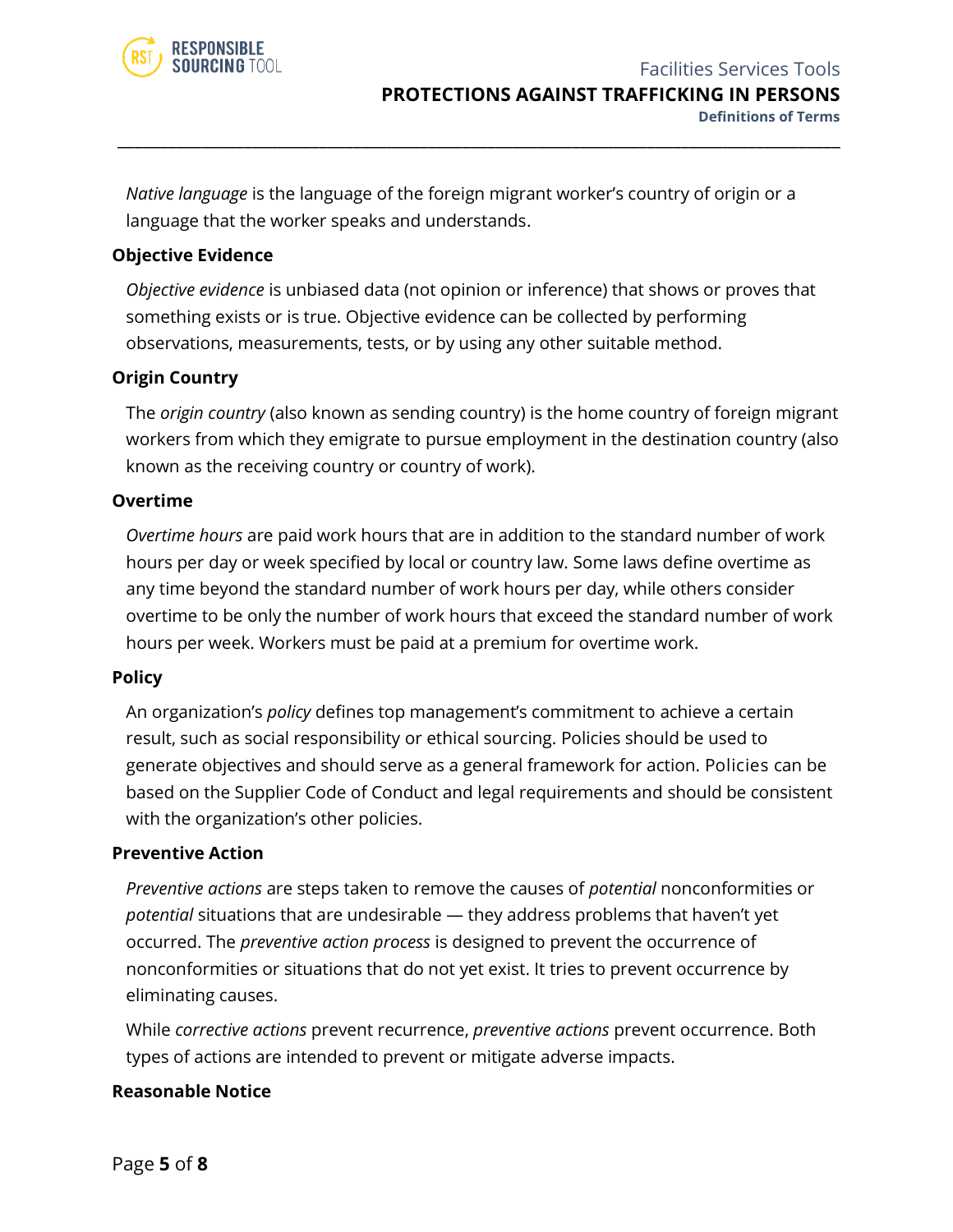

*Reasonable notice* is no more than one-month prior notice, or less if required by applicable laws and regulations, for a worker to voluntarily terminate their employment contract with the employer.

\_\_\_\_\_\_\_\_\_\_\_\_\_\_\_\_\_\_\_\_\_\_\_\_\_\_\_\_\_\_\_\_\_\_\_\_\_\_\_\_\_\_\_\_\_\_\_\_\_\_\_\_\_\_\_\_\_\_\_\_\_\_\_\_\_\_\_\_\_\_\_\_\_\_\_\_\_\_\_\_\_\_\_\_\_\_

#### **Record**

A *record* documents the past and provides evidence that activities have been performed or results have been achieved. Records can, for example, show that audits have been performed and that preventive and corrective actions are completed.

#### **Recruitment Agent**

*Recruitment agents* are private employment agencies (PEA), labor recruiters, labor brokers, staffing agents, dispatch agents, labor providers, and any other third parties involved in the recruitment, selection, hiring, transportation, and/or in some cases employment of workers in either origin (sending) or destination (receiving) countries

#### **Recruitment Fees**

The terms '*recruitment fees*' or 'related costs' refer to any fees or costs incurred in the recruitment process in order for workers to secure employment or placement, regardless of the manner, timing or location of their imposition or collection

Recruitment fees include:

- a) payments for recruitment services offered by labour recruiters, whether public or private, in matching offers of and applications for employment;
- b) payments made in the case of recruitment of workers with a view to employing them to perform work for a third party;
- c) payments made in the case of direct recruitment by the employer; or
- d) payments required to recover recruitment fees from workers

#### **Requirement**

A *requirement* is a need, expectation, or obligation. It can be stated or implied by an organization, its customers, or other interested parties. A *specified requirement* is one that has been stated (in a document, for example), whereas an *implied requirement* is a need, expectation, or obligation that is common practice or customary.

#### **SAQ**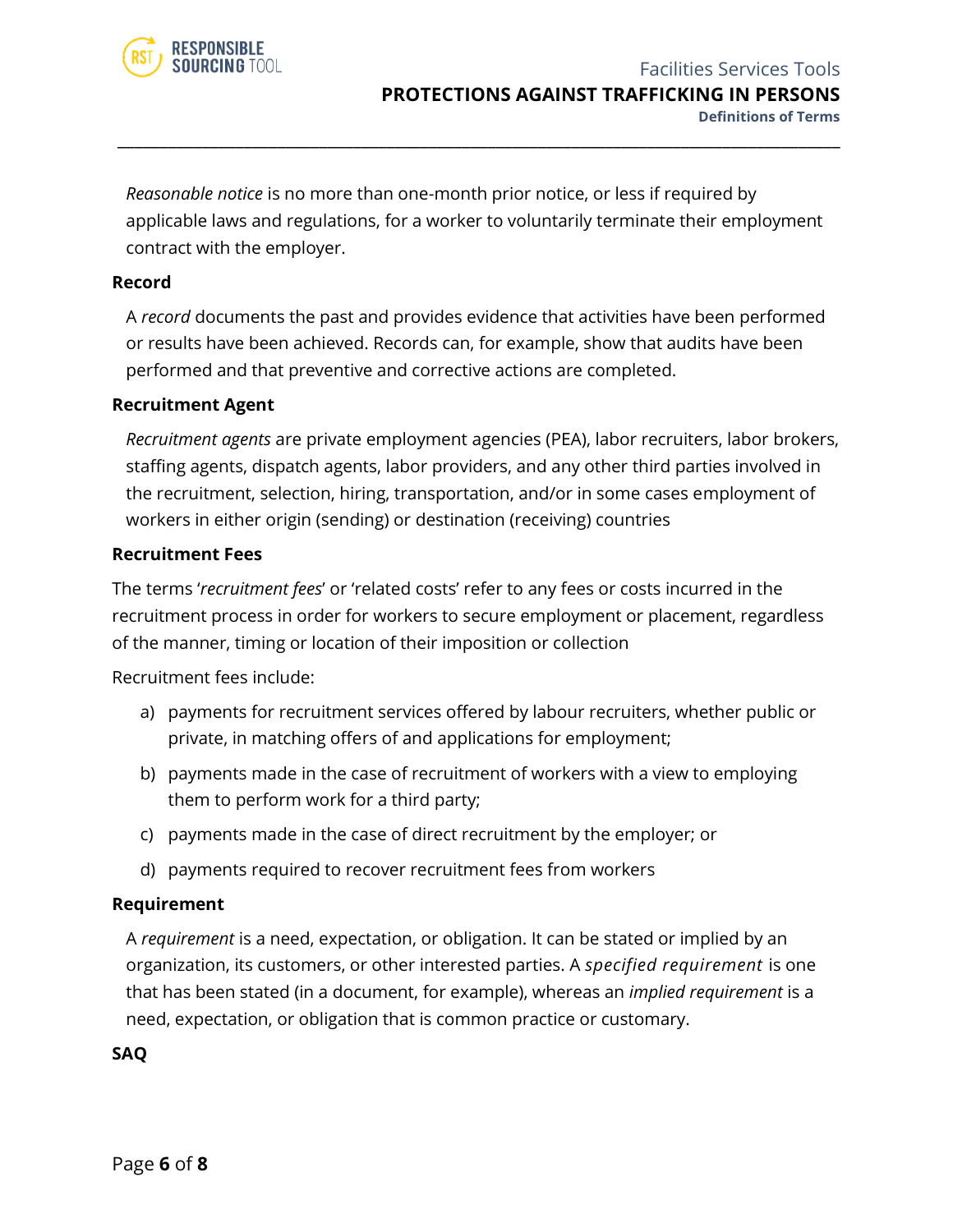

An *SAQ (self-assessment questionnaire)* is a detailed risk assessment completed by a supplier that asks questions about the management system processes and controls the supplier has in place to ensure conformance with the Supplier Code of Conduct. Suppliers with SAQ responses that indicate the presence of uncontrolled risk in one or more categories of the SAQ should be considered for an on-site audit.

\_\_\_\_\_\_\_\_\_\_\_\_\_\_\_\_\_\_\_\_\_\_\_\_\_\_\_\_\_\_\_\_\_\_\_\_\_\_\_\_\_\_\_\_\_\_\_\_\_\_\_\_\_\_\_\_\_\_\_\_\_\_\_\_\_\_\_\_\_\_\_\_\_\_\_\_\_\_\_\_\_\_\_\_\_\_

#### **Social Responsibility**

*Social responsibility* refers to a company's internal policies, standards, and legal requirements intended to safeguard human rights. The basis for social responsibility requirements can be found in the International Labour Organization (ILO) Conventions, the Universal Declaration of Human Rights, and the UN Guiding Principles on Business and Human Rights. Workplace health and safety is typically considered to be under the umbrella of social responsibility.

#### **Supplier**

A *supplier* is a person or an organization that provides products or services. Examples of suppliers include organizations and people who produce, distribute, or sell products, provide services, or publish information. For the purposes of this document, "supplier" includes contractors, subcontractors, vendors, agents, recruitment agents, staffing agents, and any other entity that provides goods or services to a company.

#### **Verification**

*Verification* is a process. It uses objective evidence to confirm that specified requirements have been met. Whenever specified requirements have been met, a *verified status* is achieved.

There are many ways to verify that requirements have been met. For example, tests could be given, demonstrations performed, alternative calculations carried out, or documents could be inspected before issuance.

#### **Work Environment**

The term *work environment* refers to all the conditions and factors that influence work. In general, these include physical, social, psychological, and environmental conditions and factors, supervisory practices, and reward and recognition programs.

#### **Worker**